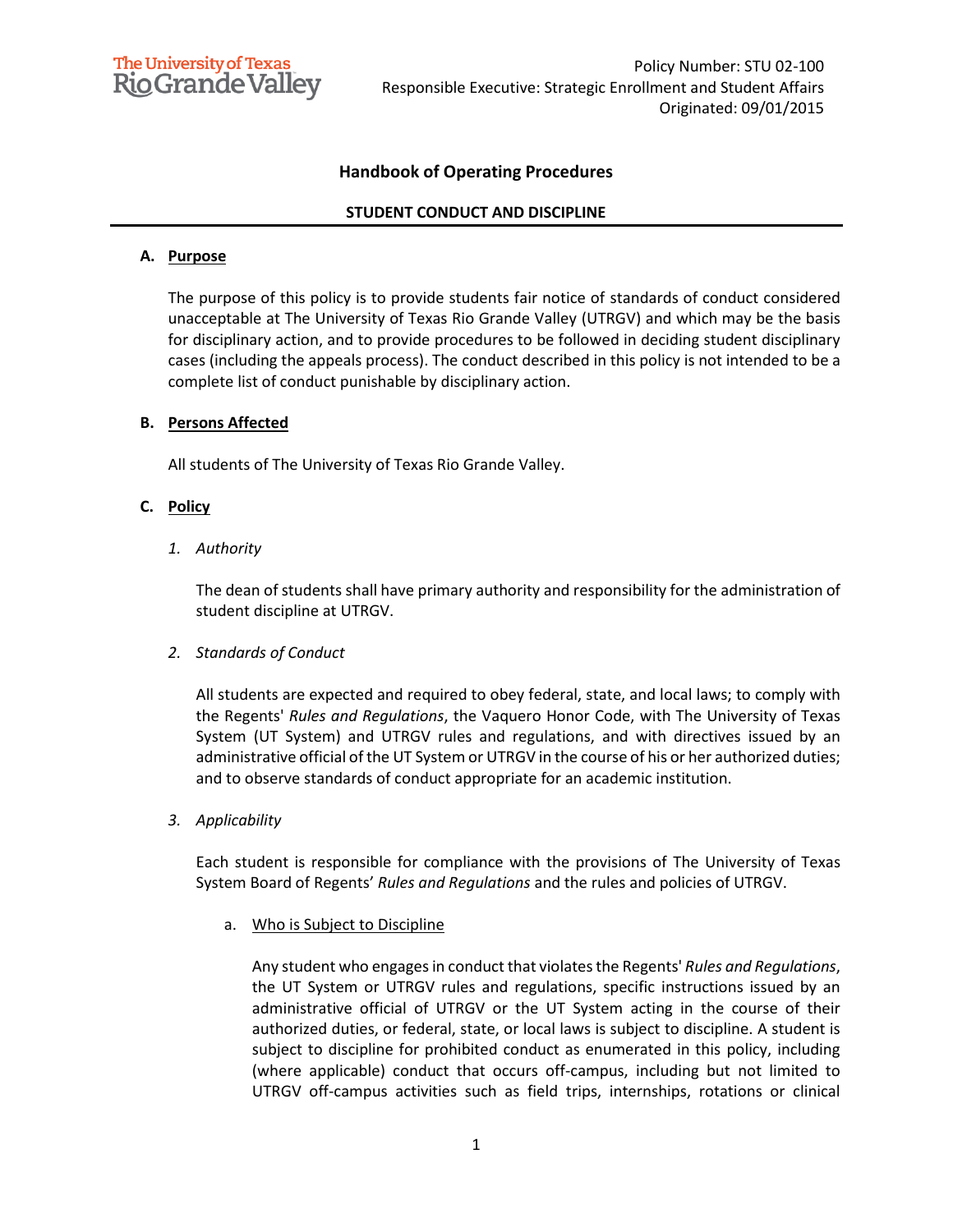

assignments, regardless of whether civil or criminal penalties are also imposed for such conduct.

b. Speech, Expression, and Assembly

Freedom of speech and principles of academic freedom are central to the mission of institutions of higher education. Constitutionally protected expression cannot be considered prohibited conduct under this policy. *See* [ADM 02-300 Speech, Expression,](https://www.utrgv.edu/hop/policies/adm-02-300.pdf)  [and Assembly.](https://www.utrgv.edu/hop/policies/adm-02-300.pdf)

## *4. Prohibited Acts*

a. Academic Dishonesty

Any student who commits an act of academic dishonesty is subject to discipline. Academic dishonesty includes but is not limited to cheating, plagiarism (including selfplagiarism), collusion, the submission for credit of any work or materials that are attributable in whole or in part to another person without giving sufficient credit, taking an examination for another person, or any act designed to give unfair advantage to a student or the attempt to commit such acts.

- 1. Cheating is the following or attempts to do the following:
	- i. Copying from the test paper (or other assignment) of another student, engaging in written, oral, or any other means of communication with another student during a test, or giving aid to or seeking aid from another person or online sources (including, but not limited to, tutoring websites/services) during a test or on another assignment where doing so is prohibited by the instructor;
	- ii. Possession or use during a test of materials which are not authorized by the person giving the test, such as class notes, calculators, electronic devices, books, or specifically designed "crib notes";
	- iii. Using, obtaining, or attempting to obtain by any means the whole or any part of a non-administered test, test key, homework solution, or computer program, or using a test that has been administered in prior classes or semesters, but which will be used again either in whole or in part, without permission of the instructor; or accessing a test bank without instructor permission;
	- iv. Substituting for another person, or permitting another person to substitute for one's self, to take a test; or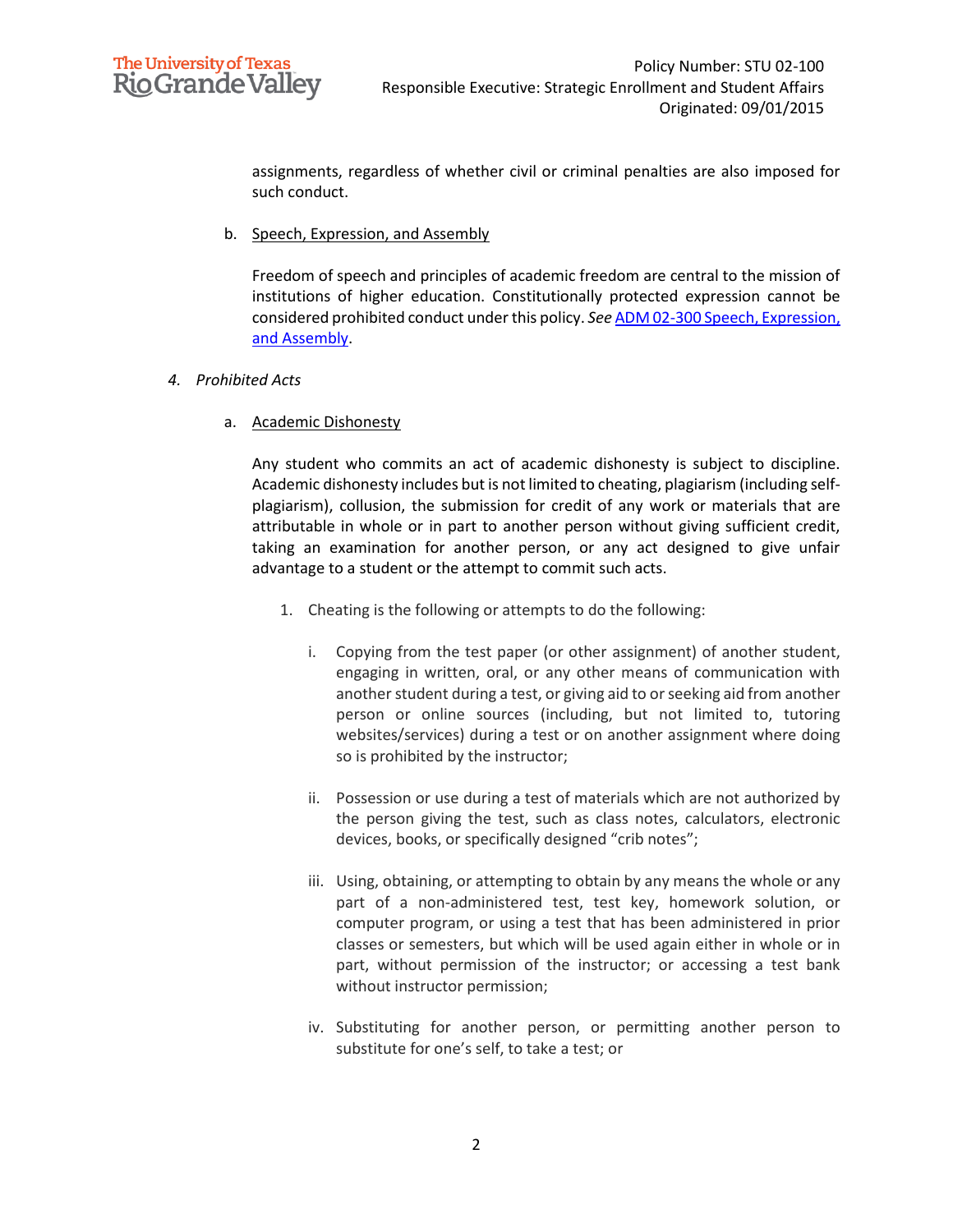# **The University of Texas Rio Grande Valley**

- v. Falsifying research data, laboratory reports, or other records or academic work offered for credit. See [ADM 07-102 Misconduct in Research and](https://www.utrgv.edu/hop/policies/adm-07-102.pdf)  [Scholarly Activities.](https://www.utrgv.edu/hop/policies/adm-07-102.pdf)
- 2. Plagiarism is the appropriation of material that is attributable in whole or in part to another source or the use of one's own previous work in another context without citing that it was used previously, without any indication of the original source, including words, ideas, illustrations, structure, computer code, and other expression or media, and presenting that material as one's own academic work being offered for credit or in conjunction with a program course or degree requirements.
- 3. Collusion is the unauthorized collaboration with another person in preparing academic assignments offered for credit or collaboration with another person to commit a violation of any provision of the rules on academic dishonesty, including disclosing or distributing the contents of an exam.
- 4. Misrepresenting facts for academic advantage to UTRGV or an agent of UTRGV. This includes providing false grades or résumés; providing false or misleading information in an effort to receive a postponement or an extension on a test, quiz, or other assignment for the purpose of obtaining an academic or financial benefit for oneself or another individual; and providing false or misleading information in an effort to injure another student academically or financially.
- b. Drugs

Any student who is found responsible for the illegal use, possession, or sale of a drug or narcotic is subject to discipline.

- c. Alcohol
	- 1. Any student who violates state and federal laws or regulations which regulate and control the sale or use of alcohol on campus, including those pertaining to the possession of alcohol by minors, is subject to discipline. UTRGV regulations prohibit the possession or consumption of alcoholic beverages on UTRGV property without prior written authorization by appropriate administrative officials. Customers of legal age under state law may purchase and consume alcoholic beverages in areas on the campus specifically designated for the public sale and consumption of beer and wine, and residents of University Housing are authorized to possess and consume beer and wine in the privacy of their living quarters, if they are of legal age under state law and comply with University Housing regulations.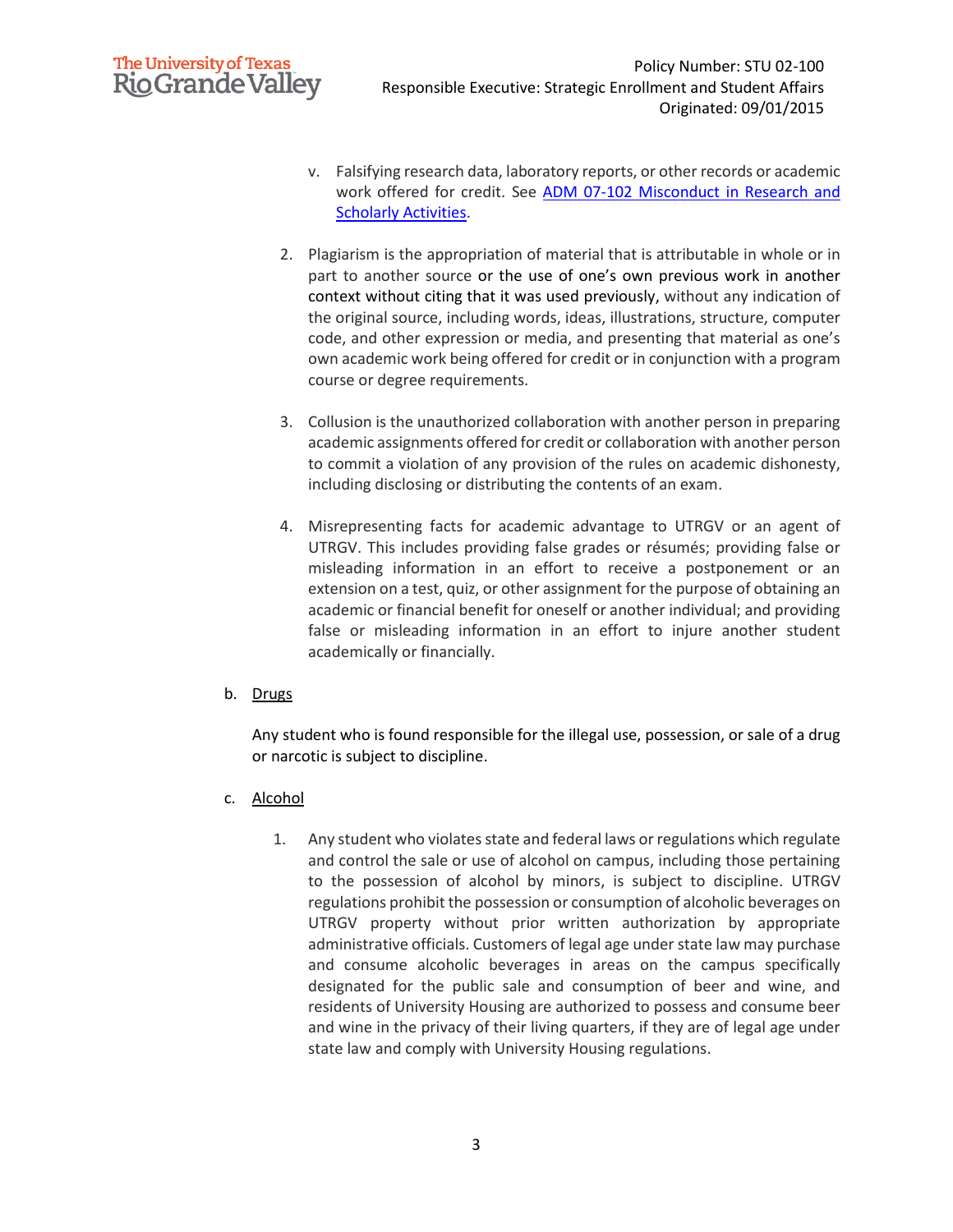

2. UTRGV, however, in accordance with the Texas Alcoholic Beverage Commission's amnesty policy, affords amnesty to a minor seeking aid in a medical emergency if the minor (1) requested emergency medical assistance in response to the possible alcohol overdose of the minor or another person; (2) was the first person to make a request for medical assistance under Subdivision (1); and (3) if the minor requested emergency medical assistance for the possible alcohol overdose of another person: (A) remained on the scene until the medical assistance arrived; and (B) cooperated with medical assistance and law enforcement personnel, if applicable.

## d. Health or Safety

Any student who intentionally or recklessly engages in conduct that endangers the health or safety of any person may be subject to discipline.

## e. Disruptive Conduct

Any student who, acting singly or in concert with others, obstructs, disrupts, or interferes with any teaching, educational, research, administrative, disciplinary, public service, or other activity or public performance authorized to be held or conducted on campus or on property or in a building or facility owned or controlled by the UT System or UTRGV is subject to discipline. Obstruction or disruption includes but is not limited to any act that interrupts, modifies, or damages utility service or equipment, communication service or equipment, university computers, computer programs, computer records or computer networks accessible through the university's computer resources.

## f. Inciting Lawless Action

Any student who engages in conduct or speech, either orally or in writing, which is directed to inciting or producing imminent lawless action and is likely to incite or produce such action is subject to discipline.

#### g. Unauthorized Use of Property

Any student who engages in the unauthorized use of property, equipment, supplies, buildings, or facilities owned or controlled by the UT System or UTRGV is subject to discipline.

- h. Hazing
	- 1. Any student who, acting singly or in concert with others, engages in hazing is subject to discipline. Hazing in state educational institutions is prohibited by state law (*Texas Education Code* [Section 51.936](http://www.statutes.legis.state.tx.us/Docs/ED/htm/ED.51.htm#51.936) and [Sections 37.151-37.157\)](http://www.statutes.legis.state.tx.us/Docs/ED/htm/ED.37.htm#37.151). Hazing with or without the consent of a student whether on or off campus is prohibited,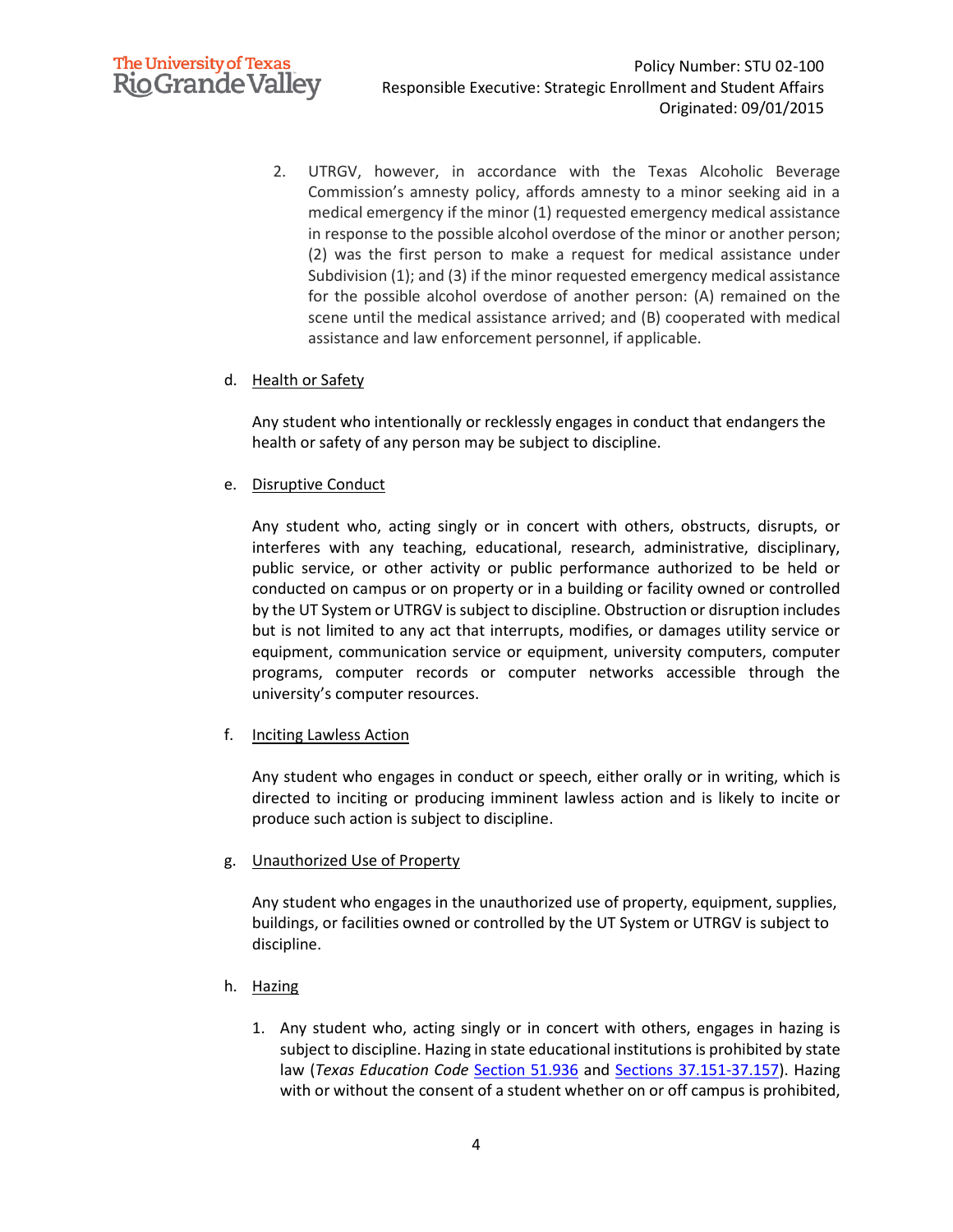and a violation of that prohibition renders both the person inflicting the hazing and the person submitting to the hazing subject to discipline. Knowingly failing to report hazing can subject one to discipline. Initiations or activities of organizations may include no feature that is dangerous, harmful, or degrading to the student, and a violation of this prohibition renders both the organization and participating individuals subject to discipline.

- 2. "Hazing" means any intentional, knowing, or reckless act, occurring on or off of the campus, by one person alone or acting with others, directed against a student for purposes of pledging, being initiated into, affiliating with, or holding office in, or maintaining membership in an organization if the act:
	- i. is any type of physical brutality, such as whipping, beating, striking, branding, electric shocking, placing of a harmful substance in or on the body, or similar activity;
	- ii. involves any type of physical activity, such as sleep deprivation, exposure to the elements, confinement in a small space, calisthenics, or other similar activity that subjects the student to an unreasonable risk of harm or that adversely affects the mental or physical health or safety of the student;
	- iii. any activity, other than that described in Section C.4.h.2.v, involving consumption of a food, liquid, alcoholic beverage, liquor, drug, or other substance that subjects the student to an unreasonable risk of harm or that adversely affects the mental or physical health or safety of the student;
	- iv. any activity that induces, causes, or requires the student to perform a duty or task that involves a violation law; or
	- v. Involves coercing, as defined by Texas Penal Code [Section 1.07,](https://statutes.capitol.texas.gov/Docs/PE/htm/PE.1.htm#1.07) the student to consume:
		- a. A drug; or
		- b. An alcoholic beverage or liquor in an amount that would lead a reasonable person to believe that the student is intoxicated, as defined by Texas Penal Code [Section 49.01.](https://statutes.capitol.texas.gov/Docs/PE/htm/PE.49.htm#49.01)

In an effort to encourage reporting of hazing, UTRGV may grant immunity from student or employee disciplinary action to a person who, in good faith, voluntarily reports specific incidents of hazing prior to being contacted concerning the incident or being included in the institution's investigation of the incident. This immunity does not extend to the person's own violation of hazing.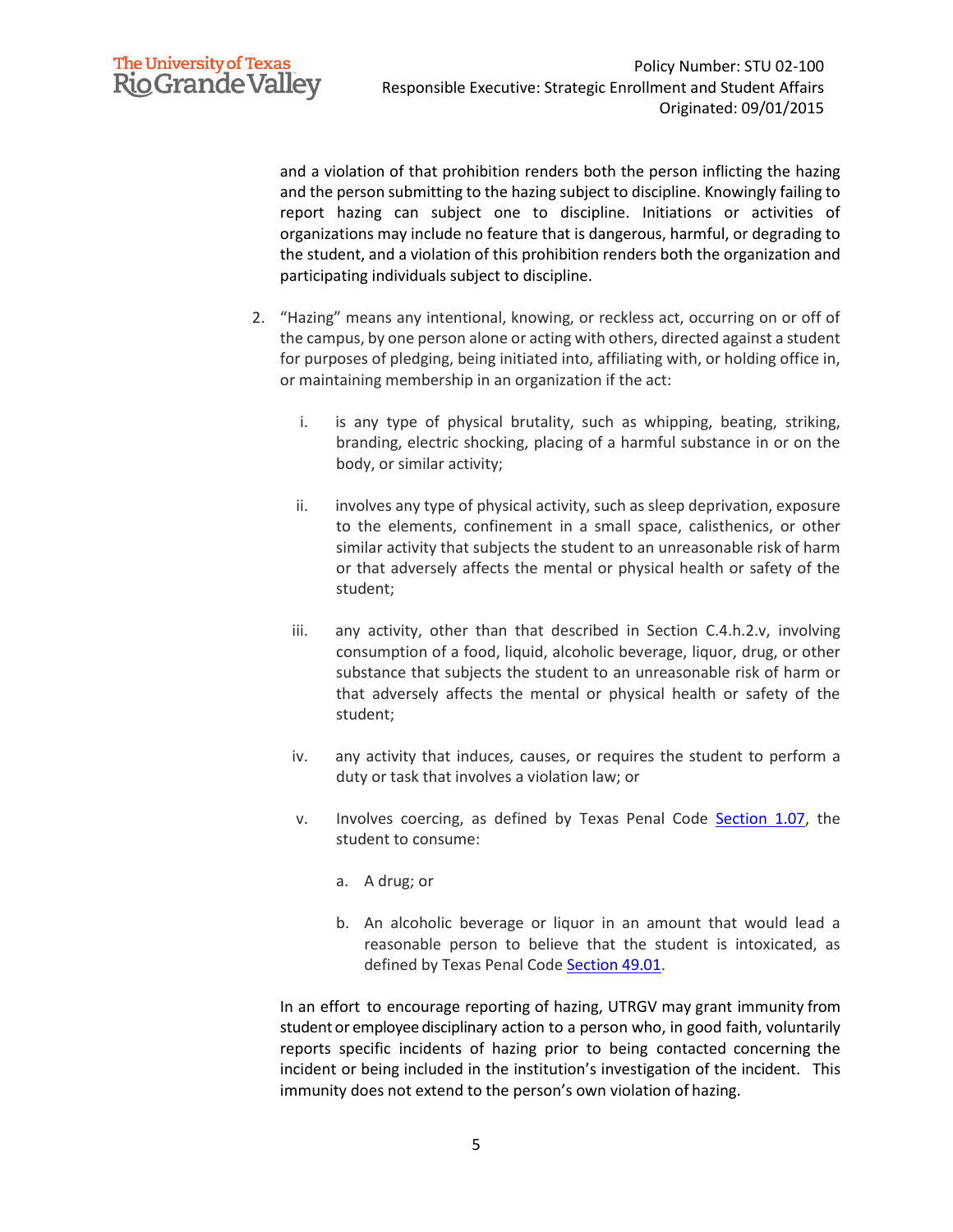

## i. Harassment

Any student who, acting singly or in concert with others, engages in conduct that includes any action meant to harass, intimidate, bully or stalk other students is subject to discipline. Some examples include:

- 1. Intentionally creating a situation to persistently annoy or produce unnecessary and undue mental or emotional discomfort, embarrassment, ridicule, or interference with scholarship or personal lives.
- 2. Intimidation of others such as to unlawfully place another person in reasonable fear of bodily harm through the use of threatening words or other conduct, without displaying a weapon or subjecting the victim to actual physical attack.
- 3. Engaging in a course of conduct directed at a specific person that involves repeated (two or more) visual or physical proximity, nonconsensual communication, or verbal, written, or implied threats, or a combination thereof, that would cause a reasonable person to (a) fear for their safety or the safety of others; or (b) suffer substantial emotional distress.

## j. Sexual Misconduct

UTRGV is committed to the principle that its working and learning environment be free from inappropriate conduct of a sexual nature. Sexual harassment or sexual misconduct in any form will not be tolerated and individuals who engage in such conduct is subject to disciplinary action. UTRGV's policy and procedures regarding sexual harassment and misconduct are delineated in ADM 03-300 [Sexual Misconduct.](https://www.utrgv.edu/hop/policies/adm-03-300.pdf)

#### k. Altering of Official Documents

- 1. A student who alters or assists in the altering of any official record of the UT System or UTRGV or who submits false information or omits requested information that is required for or related to an application for admission, the award of a degree, or any official record of the UT System or UTRGV is subject to discipline. A former student who engages in such conduct is subject to bar against readmission, revocation of degree, and withdrawal of diploma.
- 2. This prohibition includes a student who participates or assists in the forging, altering, or duplicating of any parking permit, traffic ticket, or parking ticket issued by UTRGV; any ticket for admission to a program or event sponsored by UTRGV; any means of identification issued by UTRGV; any instrument obligating UTRGV to pay any sum of money; any key which may be used for entering any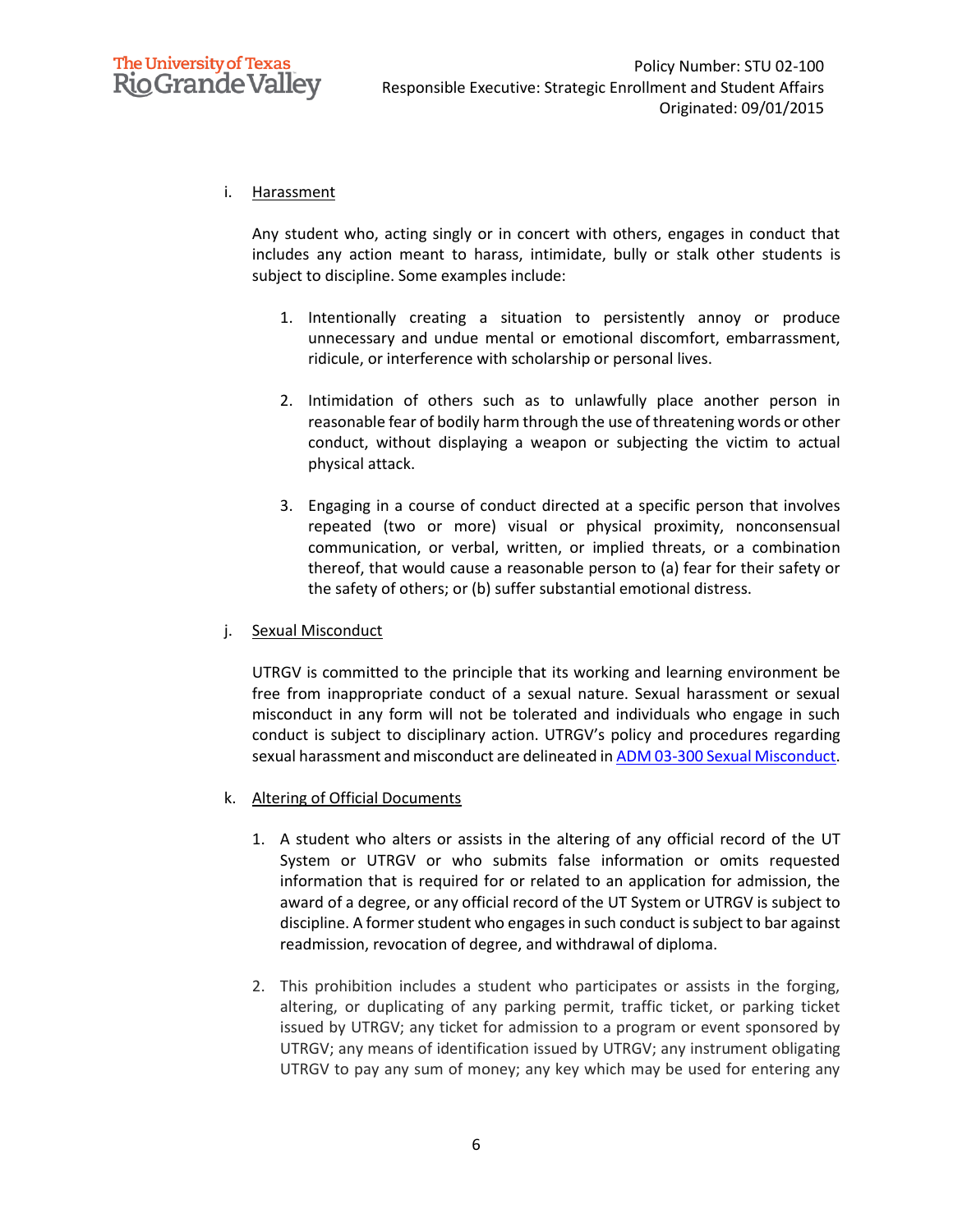

building owned or controlled by UTRGV; or participating in such actions with other persons.

#### l. Non-Compliance with Instructions from University Officials

Any student who fails to comply with any reasonable order or instruction of an official of the UTRGV or the UT System acting in the course of their duties, including failing to identify himself or herself and provide identification documentation to a university official when requested to do so, or providing false identification is subject to discipline.

## m. Vandalism

Any student who defaces, mutilates, destroys, or takes unauthorized possession of any property, equipment, supplies, buildings, or facilities owned or controlled by UTRGV or the UT System is subject to discipline.

## n. Use of Explosives, Weapons or Hazardous Chemicals

Unless authorized by federal, state, or local laws, a student who possesses or uses any type of explosive, firearm, imitation firearm, ammunition, hazardous chemical, or weapon as defined by state or federal law, while on campus or on any property or in any building or facility owned or controlled by the UT System or UTRGV, is subject to discipline. UTRGV has a "campus carry" policy ([ADM 02-400 Concealed Handguns and](https://www.utrgv.edu/hop/policies/adm-02-400.pdf)  [Other Weapons on Campus\)](https://www.utrgv.edu/hop/policies/adm-02-400.pdf), and any violation of ADM 02-400 by a student will be handled according to the procedures in this policy unless ADM 02-400 explicitly states otherwise.

## o. Prohibited Conduct During Suspension, Deferred Suspension or Probation

A student who receives a period of suspension, deferred suspension or probation as a disciplinary sanction is subject to further disciplinary action for prohibited conduct (in this and other UTRGV policies) that takes place during the period of suspension, deferred suspension or probation.

## p. Misuse of Identification or Keys

The unauthorized use or participating with others in the unauthorized use of any permit, identification document, key or means of access, including electronic swipe cards or card keys, issued by UTRGV or the UT System is subject to discipline.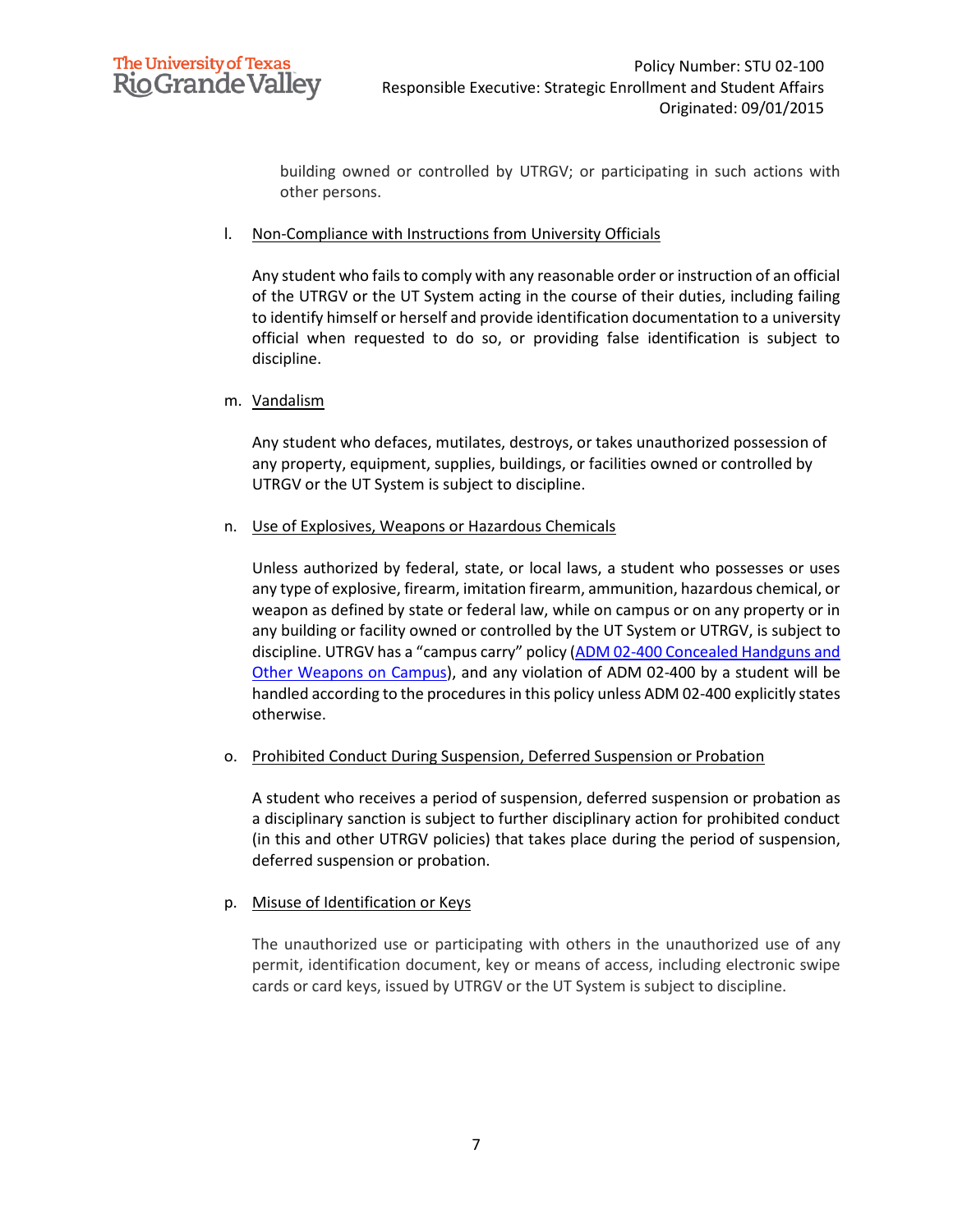# q. Theft

Any student who commits theft, steals, or takes unauthorized possession of any personal property of any community member or UTRGV property within the buildings or facilities owned or controlled by UTRGV or the UT System is subject to discipline.

## r. Retaliation

Any student who retaliates in any way against an individual who has brought a complaint under this policy (or other UTRGV policies) or participated in an investigation or disciplinary process of such complaint is subject to discipline.

## s. Engaging in Gambling

Any student who engages in gambling on property, buildings, or facilities owned or controlled by UTRGV or the UT System is subject to discipline.

## t. Information Resources Systems Usage Violations

Students using UTRGV information resources or connecting to UTRGV information resources with a personal or non-UTRGV owned system will be held responsible for adhering to all UTRGV policies and procedures regarding information resource usage as well as state and federal rules and regulations. Information resources system usage violations include, but are not limited to, unauthorized system/network activity and unauthorized distribution or altering of programs or data.

## u. Knowingly Submitting False Information

A student who knowingly provides false information to UTRGV officials is subject to discipline. This prohibition includes a student who knowingly files a false report related to another student's alleged violation of the Student Code of Conduct.

## *5. Bar From Campus*

A former student who has been suspended or expelled for disciplinary reasons is prohibited from being on the campus of any UT System institution during the period of such suspension or expulsion without prior written approval of the chief student affairs officer of the UT System institution at which the suspended or expelled student wishes to be present.

## **D. Procedures**

- *1. Student Conduct Investigations and Disciplinary Process - General*
	- a. The Dean will conduct an investigation, determine whether to proceed with the charges, and if so, propose the appropriate sanction. The Dean may proceed with the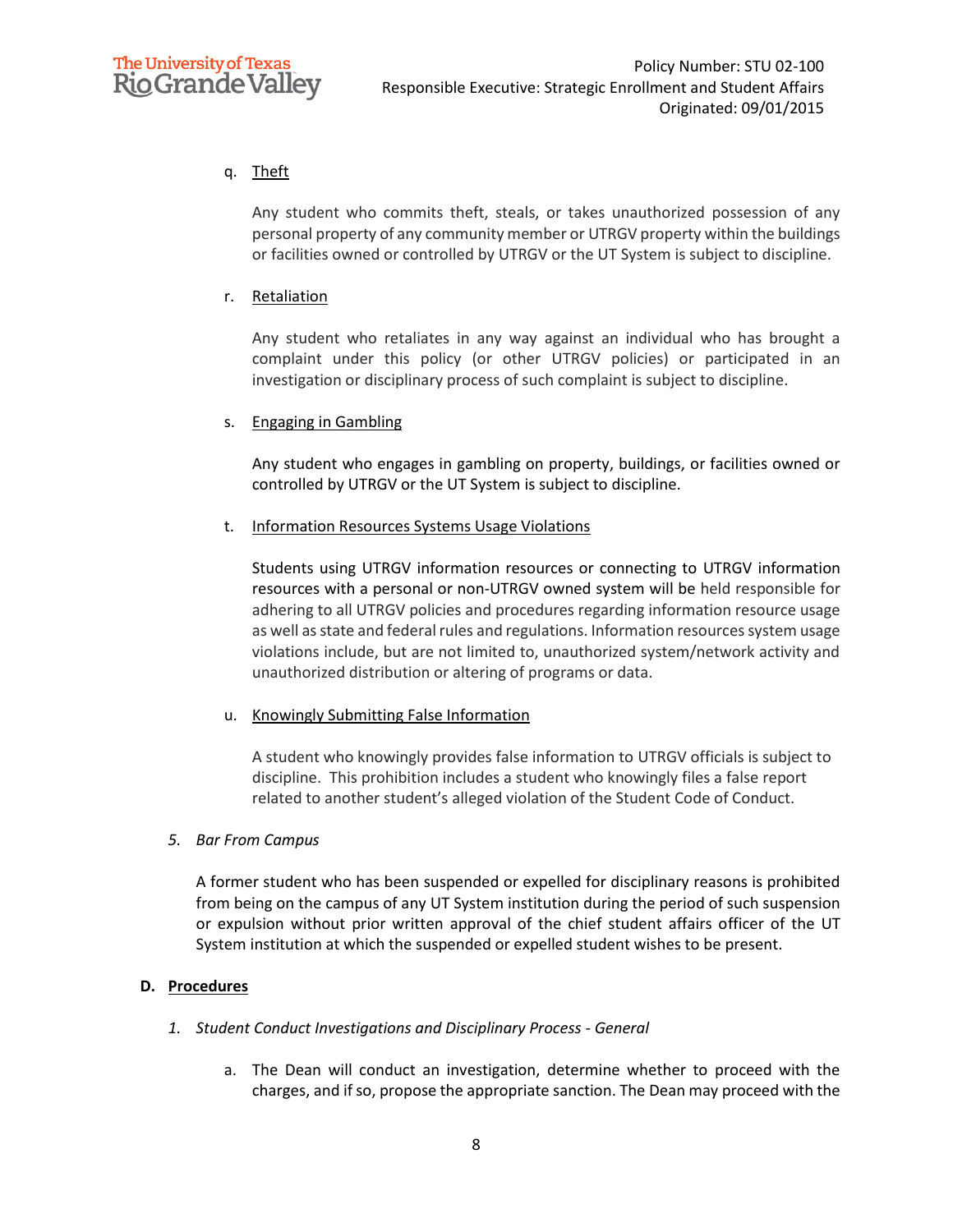

disciplinary process even if the student is subject to concurrent criminal, civil, or UTRGV proceedings. Students will have the opportunity to appeal disciplinary action.

- b. If there is a more specific policy that specifies the procedures for the investigatory and disciplinary process, such as th[e ADM 03-300 Sexual Misconduct,](https://www.utrgv.edu/hop/policies/adm-03-300.pdf) that policy will govern.
- *2. Investigation*

Allegations of misconduct will be investigated by the Dean. The Dean may contact a student for a meeting for purposes of the investigation or to discuss the allegations. The Dean may also issue a summons for these purposes. A summons shall be in writing, specify a place for the meeting and a time at least three days after the date of the written request if the request is sent regular mail, or at least two days after the date of the request if the request is sent by email or hand delivered. The written request may be mailed to the address appearing in the records of the registrar, emailed to the student at the e-mail address on record with UTRGV, or may be hand delivered to the student. If a student fails to appear without good cause, as determined by the Dean, the Dean may bar or cancel the student's enrollment or otherwise alter the status of the student until the student complies with the summons. If the student failing to appear as directed in a summons is the student against whom charges are being reviewed, in addition to the above, the Dean may proceed with disciplinary action based upon other information available using the disciplinary procedures in this policy (hearing *in abstentia*). The refusal of a student to accept delivery of the notice, the failure to maintain a current address with the registrar, or failure to read mail or e-mail shall not be good cause for the failure to respond to a summons.

*3. Reviewing the Evidence and Determining the Sanction*

The Dean will review the evidence, determine whether to proceed with charges, and, if so, determine the sanction appropriate to the charges. Before proceeding with disciplinary action, the Dean will offer the student the opportunity to meet to provide a response to the charges and, upon request, to review the available evidence supporting the charges.

*4. Interim Disciplinary Action*

Pending a hearing or other disposition of the allegations against a Respondent, the Dean may take immediate Interim Disciplinary Action if the institution determines circumstances warrant immediate action to ensure the safety of any person or the UTRGV community. If Interim Disciplinary Action is imposed prior to the Respondent having an opportunity to respond to the allegations or to the concern of any potential threat, UTRGV will provide the Respondent an opportunity to respond to the allegations and potential threat as soon as practicable after instituting the Interim Disciplinary Action. Following this opportunity to respond to the allegations and any potential threat, the Dean may remove the Interim Disciplinary Action if warranted. If removal of the Interim Disciplinary Action is not warranted,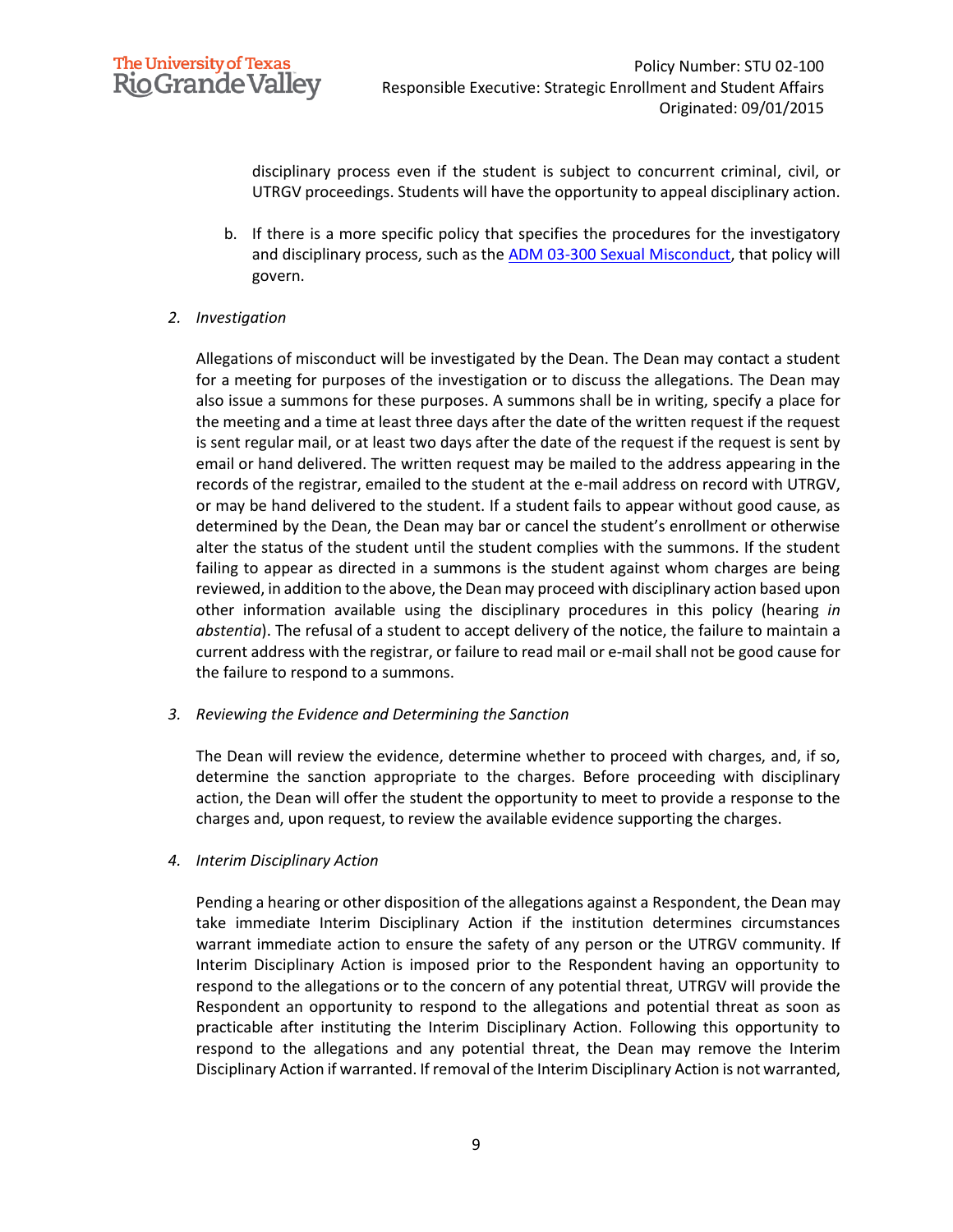

the Respondent will have an accelerated hearing as described in Section D.9 of this policy unless the Respondent agrees to an Administrative Disposition under Section D.6.a.

*5. Withholding Transcripts, Grades, Degrees*

The Dean may also withhold the issuance of an official transcript, grade, diploma, certificate, or degree to a student alleged to have violated a rule or regulation of the UT System or UTRGV that would reasonably allow the imposition of such sanction. The Dean may take such action pending a hearing, resolution by Administrative Disposition, or exhaustion of appellate rights if the Dean has provided the student an opportunity to provide a preliminary response to the allegations and in the opinion of the Dean, the best interests of the UT System or UTRGV would be served by this action.

- *6. Administrative Disposition of Charges*
	- a. In any case where the Respondent elects not to dispute the facts upon which the charges are based and agrees to the finding of responsibility and sanctions the Dean assesses, the student may execute a written waiver of the hearing procedures and waiver of any appeals under the policy. This Administrative Disposition shall be final and there shall be no subsequent proceedings regarding the charges.
	- b. Alternatively, a student may elect to sign an Administrative Disposition waiving the right to the hearing under Section D.6.a but reserving the right to appeal only the sanction. Such an appeal regarding the sanction will be to the President (or designee) as determined by institutional procedures in accordance with Section D.11 of this policy.
- *7. Academic Dishonesty Cases - Faculty Disposition*

UTRGV permits faculty members to choose one of two options when resolving suspected issues of academic dishonesty:

- a. Direct referral of the alleged infraction to Student Rights and Responsibilities for resolution, or
- b. Completion of faculty disposition. This can occur in any case where the student does not dispute the facts and both the faculty member and student sign a form that includes a sanction and a written waiver of the hearing and appeal procedures.

Both a direct referral and a faculty disposition are reported using a single form (the Faculty Referral/Faculty Disposition Form): this form should be used for all suspected academic integrity violations at UTRGV. In assessing and approving sanctions for academic dishonesty, the Dean of Students shall give preference to the recommended sanction of the faculty member involved, provided the recommended penalty is within the Academic Integrity Violation Sanctioning Guidelines. In cases involving students from the School of Medicine,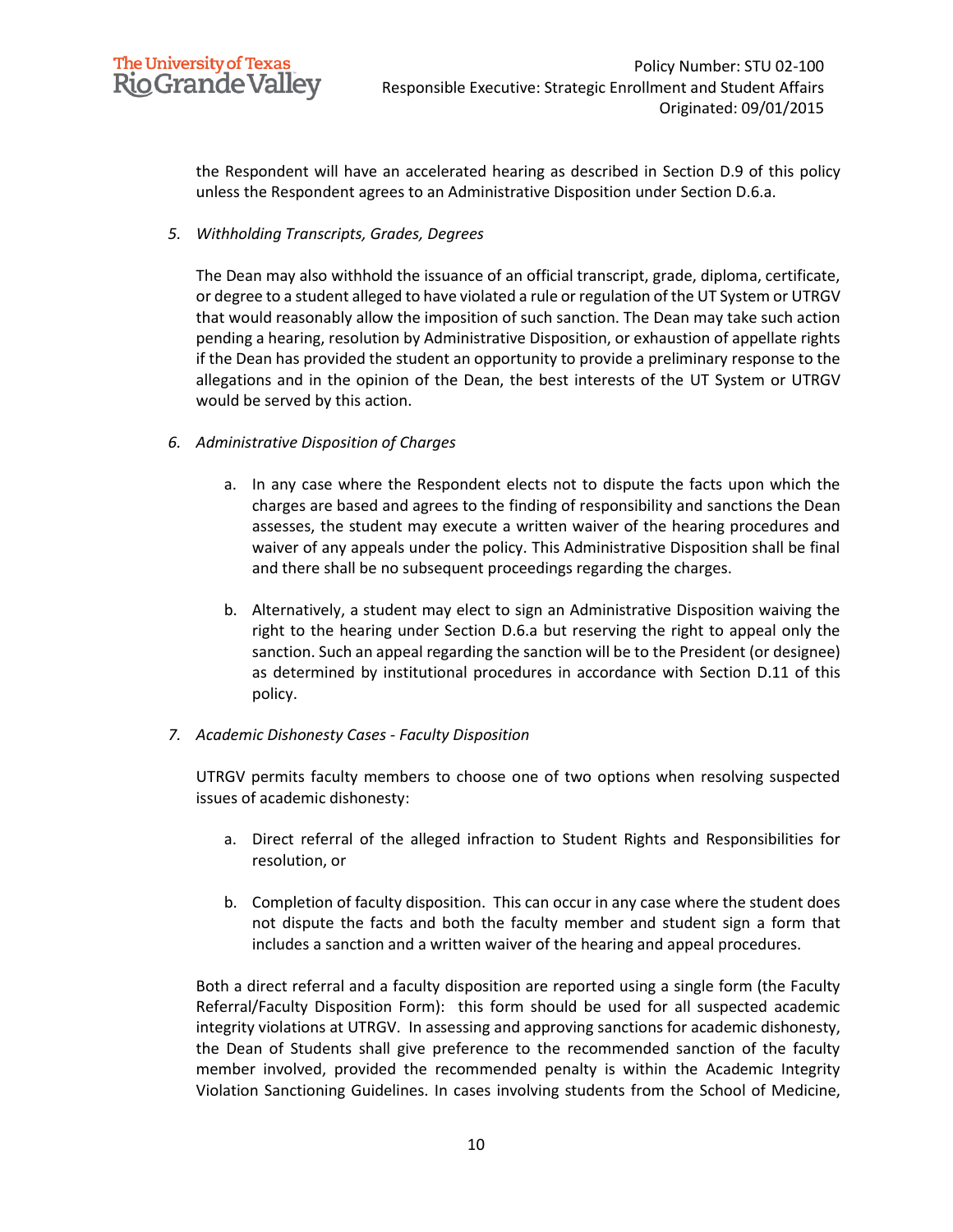

sanctioning will be assessed by the School of Medicine's Medical Student Evaluation and Promotion Committee (MSEPC).

- *8. Challenging the Disciplinary Action*
	- a. Cases in which Proposed Sanction involves Suspension, Academic Sanctions, or Expulsion*.* In those cases in which the Dean proposes suspension (including suspension of rights and privileges), academic sanctions, or expulsion as a sanction, the charges shall be heard and determined by a fair and impartial Hearing Officer in accordance with Section D.9 of this Policy, unless the Respondent has elected an Administrative Disposition.
	- b. Cases in Which Neither Suspension, an Academic Sanction, or Expulsion is Proposed as a Sanction*.* In those cases not subject to Section D.8.a, institutional rules may provide for a hearing process, other than that provided for in Section D.9, that at a minimum provides that the Dean inform the student in writing of the charges, evidence, proposed findings, and the proposed sanction(s); allows the student an opportunity to meet with the Dean to provide evidence and at such time (or after such an opportunity), the Dean will inform the Respondent of the final findings and sanctions, if any; provides an appeal process outlined in Section D.11 of this Policy.
	- c. Burden of Proof. Upon a hearing of the charges (whether under Section D.8.b or Section D.9), the Dean or other institutional representative has the burden of going forward with the evidence and has the burden of proving the charges by the greater weight of the credible evidence.
- *9. Hearing Process*

In those cases in which (a) the Respondent disputes the facts upon which the charges are based and (b) the student's proposed sanction is suspension (including suspension of rights and privileges), an Academic Sanction, or expulsion, such charges shall be heard and determined by a fair and impartial Hearing Officer. Where a student is alleged to have violated [ADM 03-300 Sexual Misconduct,](https://www.utrgv.edu/hop/policies/adm-03-300.pdf) the procedures governing the investigatory and disciplinary processes are outlined in ADM 03-300.

a. Interim Disciplinary Action Accelerated Hearing

When Interim Disciplinary Action has been taken by the Dean under Section D.4 above and remains in place following the opportunity for the student to address the allegations or potential threat, the student will be given the opportunity to have a hearing of the charges in accordance with the procedures specified in Section D.9.e of this policy within 10 days after the interim disciplinary action was taken; however, if the Dean determines that there is good cause, the 10-day period may be extended for a reasonable period.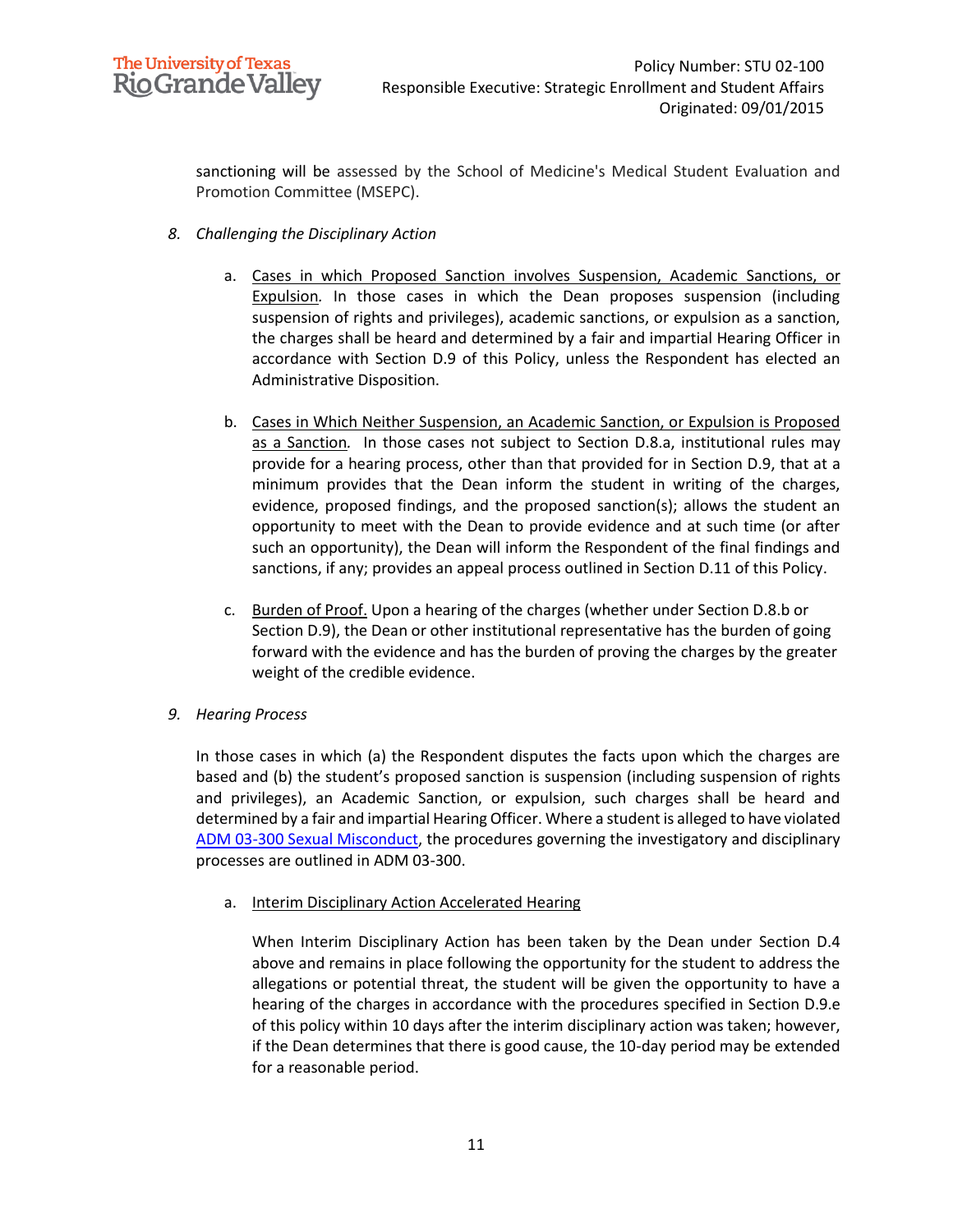

# b. Notice of Hearing

Except in those cases where immediate interim disciplinary action has been taken, the Respondent shall be given at least 10 days written notice of the date, time, and place for such hearing and the name of the Hearing Officer. The notice shall include a statement of the charge(s) and a summary statement of the evidence supporting such charge(s). At least five days prior to the hearing, UTRGV will provide the Respondent all evidence obtained related to the allegation(s). The notice shall be delivered in person to the student, emailed to the student at the e-mail address on record with UTRGV, or mailed to the student at the address appearing in the registrar's records. A notice sent by mail will be considered to have been received on the third day after the date of mailing. A notice sent via email will be considered to have been received on the day sent. The date for a hearing may be postponed by the Hearing Officer for good cause or by agreement of the student and Dean. If the student fails to appear, the Hearing will proceed without the benefit of the student's presence (*in abstentia*).

## c. Impartiality of the Hearing Officer(s)

The Respondent may challenge the impartiality of a Hearing Officer(s). The challenge must be in writing, state the reasons for the challenge, and be submitted to the Hearing Officer(s) through the Office of the Dean at least three days prior to the hearing. The Hearing Officer(s) shall be the sole judge of whether he or she can serve with fairness and objectivity. In the event a Hearing Officer(s) recuses himself or herself, a substitute will be chosen in accordance with procedures of the institution.

## d. Duties of Hearing Officer(s)

The Hearing Officer(s) is responsible for conducting the hearing in an orderly manner and controlling the conduct of the witnesses and participants in the hearing. The Hearing Officer(s) shall rule on all procedural matters and on objections regarding exhibits and testimony of witnesses, may question witnesses, and is entitled to have the advice and assistance of legal counsel from the UT System Office of General Counsel. Within 10 days of the hearing, the Hearing Officer(s) shall render and send to the Dean and the Respondent a written decision that contains findings of fact and a conclusion as to whether the Respondent is responsible for the violations as charged, however, if the Dean determines that there is good cause, the 10-day period may be extended for a reasonable timeframe. Upon a finding of responsibility, the Hearing Officer(s) shall assess a sanction or sanctions specified in Section D.10 of this policy.

## e. Hearing Procedures

The hearing shall be conducted in accordance with the following procedures:

1. Each party shall provide the other party a list of witnesses, a brief summary of the testimony to be given by each, and a copy of documents to be introduced at the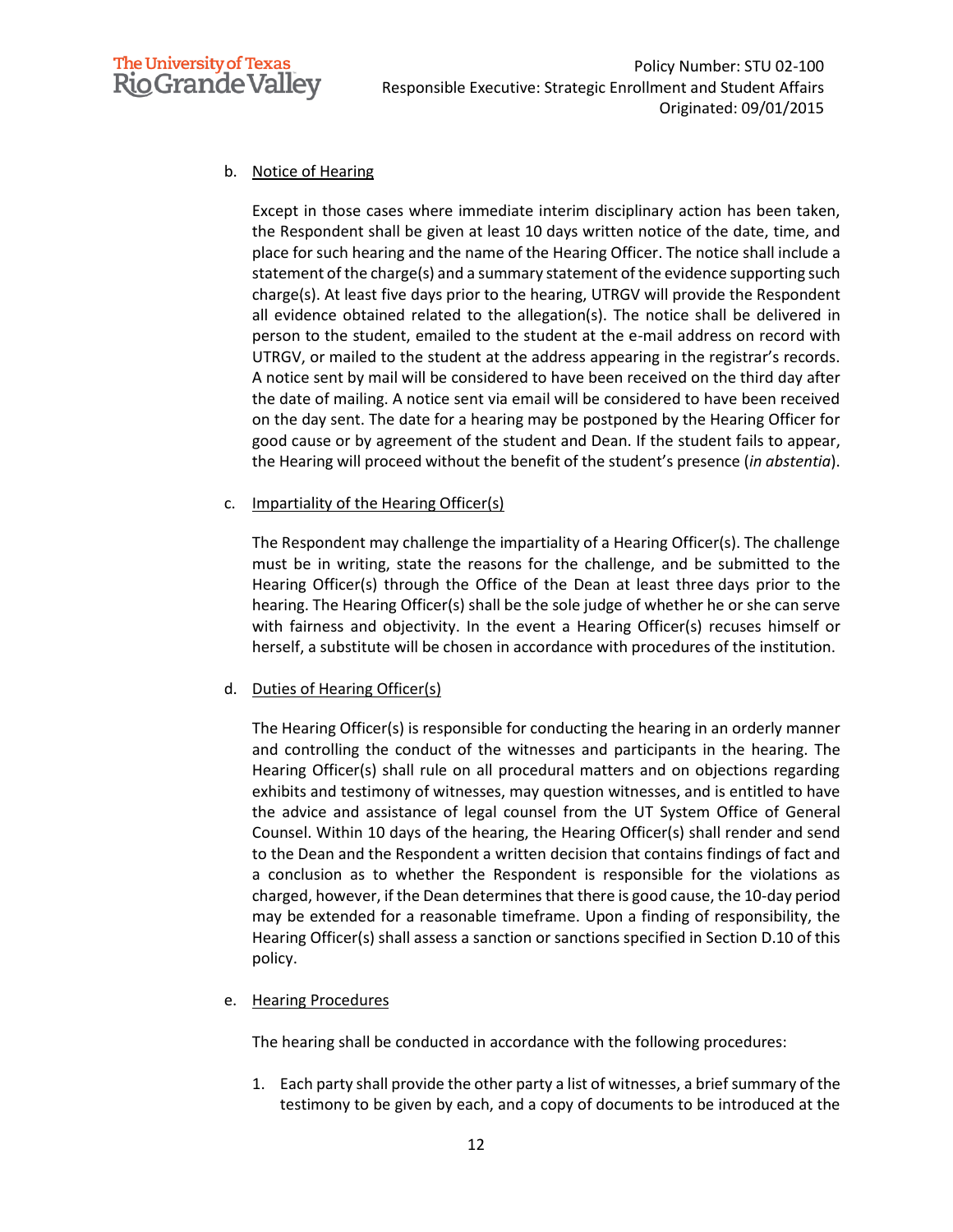

hearing at least 5 days prior to the hearing. If the hearing is an Accelerated Hearing under Section D.9.a, this information should be provided at least 3 days before the hearing.

- 2. Each party shall have the right to appear, make an opening and closing statement, present testimony of witnesses and documentary evidence, cross-examine witnesses (as permitted by the Hearing Officer), and be assisted by an advisor of choice. The advisor may be an attorney. If the Respondent's advisor is an attorney, the Dean's advisor may be an attorney from the Office of General Counsel of the UT System. An advisor may confer with and advise the Dean or Respondent, but shall not be permitted to question witnesses, introduce evidence, make objections, or present argument to the Hearing Officer(s).
- 3. Live hearings may be conducted with all parties physically present in the same geographic location or, at UTRGV's discretion, any or all parties, witnesses, and other participants may appear at the live hearing virtually.
- 4. The Dean may recommend a sanction to be assessed by the Hearing Officer(s). The recommendation may be based upon past practice of UTRGV for violations of a similar nature, the past disciplinary record of the student, or other factors deemed relevant by the Dean. The Respondent shall be entitled to respond to the recommendation of the Dean. In making the sanctioning decision, the Hearing Officer will take into consideration any mitigating or aggravating factors.
- 5. The hearing will be recorded. The official record will consist of the audio recording of the hearing, the documents received in evidence, any investigation report and supporting evidence, and the decision of the Hearing Officer(s). The audio recording will be made available to the Hearing Officer within 3 days of the hearing date. Access to the audio recording will be revoked upon completion of the written decision.
- 6. If either party desires to appeal the decision of the Hearing Officer(s), the official record will be made available in accordance with Section D.11 of this policy.

## *10. Sanctions*

The following sanctions, either singularly or in any combination, may be assessed by the Dean or by the Hearing Officer(s) as applicable, in accordance with these procedures:

- a. Disciplinary probation.
- b. Withholding of grades, official transcript, or degree.
- c. Bar against readmission, bar against enrollment, drop from one or more classes, or withdrawal from the institution.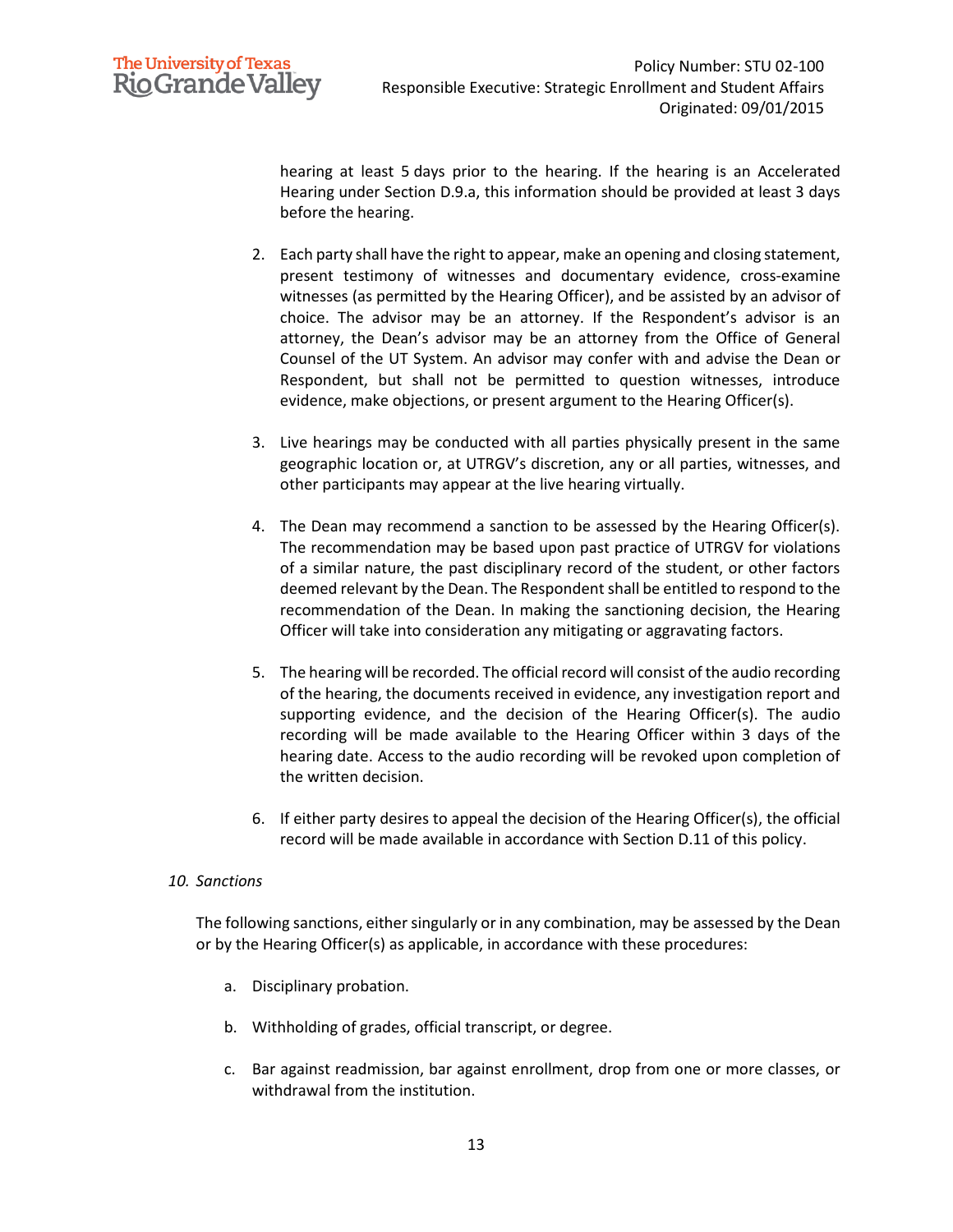- d. Restitution or reimbursement for damage to or misappropriation of UTRGV or UT System property.
- e. Suspension of rights and privileges, including participation in athletic or extracurricular activities.
- f. An Academic Sanction, including a failing grade or reduction of a grade for an examination, assignment, or for a course.
- g. Denial of degree.
- h. Suspension from UTRGV for a specified period of time or until the student meets specified conditions. Students who are currently enrolled will be administratively withdrawn from all courses and refunds will not be issued. Suspension is noted on the academic transcript with the term "Disciplinary Suspension." The notation can be removed upon the request of the student in accordance with the procedures adopted in Section D.12 when all conditions of the suspension are met.
- i. A deferred suspension A deferred suspension is a designated period of time during which a student, while continuing to be enrolled, is given an opportunity to demonstrate the ability to abide by the Standards of Conduct. A deferred suspension will not be noted on the student's transcript. A student may be placed on deferred suspension for serious misconduct or in the case of repeated misconduct. If the student is found responsible for any additional violation(s) of the Standards of Conduct while the student is on deferred suspension, then the sanction of suspension will be the minimum sanction that will be imposed in a Hearing on the subsequent misconduct. Students who are placed on deferred suspension are also generally given developmental sanctions.
- j. Expulsion (permanent separation from the institution). Expulsion creates a permanent notation on the student's academic transcript.
- k. Revocation of degree and withdrawal of diploma.
- l. Other sanction(s) or education as deemed appropriate under the circumstances.

## *11. Appeal Procedures*

A Respondent may appeal a disciplinary sanction assessed by the Dean in accordance with Section D.6.a. A Respondent may also appeal the Dean's determination of responsibility or sanction in accordance with Section D.8.b above. Either the Dean or the student may appeal the decision of the Hearing Officer(s). An appeal shall be in accordance with the following procedures: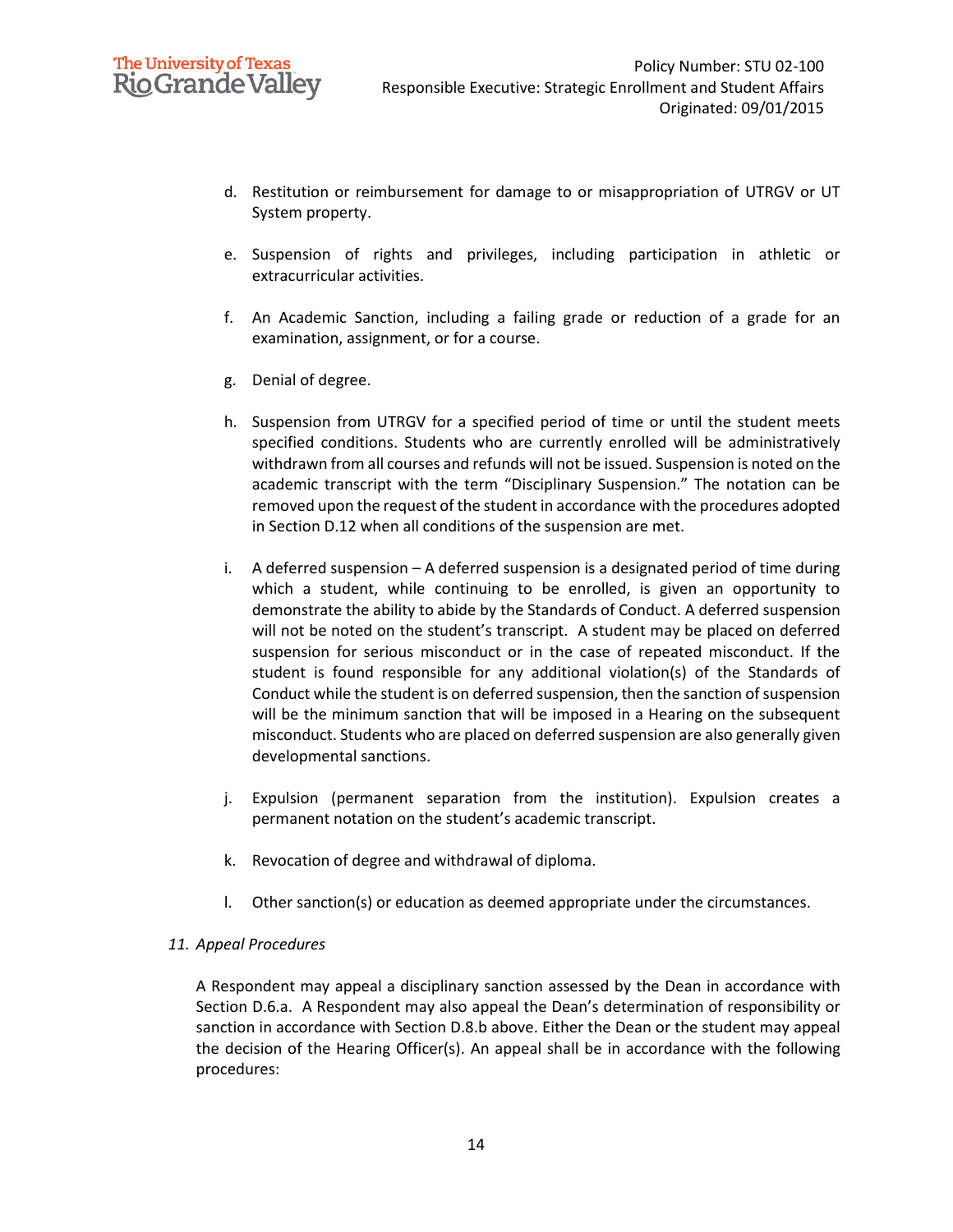

# a. Bases for Appeal

A Respondent (and the Dean, where applicable) may appeal on any of the following grounds:

- 1. The sanctions imposed are inappropriate or not commensurate with the circumstances (Note: this is the only appeal option available for Administrative Dispositions under Section D.6.b);
- 2. A procedural irregularity affected the outcome of the matter;
- 3. There is new evidence that was not reasonably available at the time of the determination regarding responsibility that could affect the outcome of the matter; or
- 4. The Dean, investigator(s), or Hearing Officer had a conflict of interest or bias for or against a party (generally, or specifically in this matter) that affected the outcome of the matter.
- b. Appeal Procedures
	- 1. Written notice of appeal must be delivered to the Dean of Students and addressed to the President of UTRGV (or designee) within ten (10) days after the appealing party has been notified of the penalty assessed by the dean or the decision of the Hearing Officer. If the notice of penalty assessed by the dean or the decision of the Hearing Officer is sent by mail, notice of appeal to the President must be within ten days of the date of the notice or decision.
	- 2. An appeal of the sanction assessed by the Dean in accordance with Section D.7.a above will be reviewed solely on the basis of the written argument of the student and the Dean. The appeal of the decision of the Hearing Officer(s) will be reviewed solely on the basis of the record from the hearing. The Dean will submit the record from the hearing to the Appeal Official as soon as it is available. The President or designee may request additional information from the student disciplinary file, including previous disciplinary actions. The Appeal Official, may, at the Appeal Officer's discretion, entertain oral argument in an appeal from the decision of the Hearing Officer(s).
- c. Appeal Official's Authority

The Appeal Official may approve, reject, or modify the decision in question or may require that the original hearing be reopened for the presentation of additional evidence and reconsideration of the decision.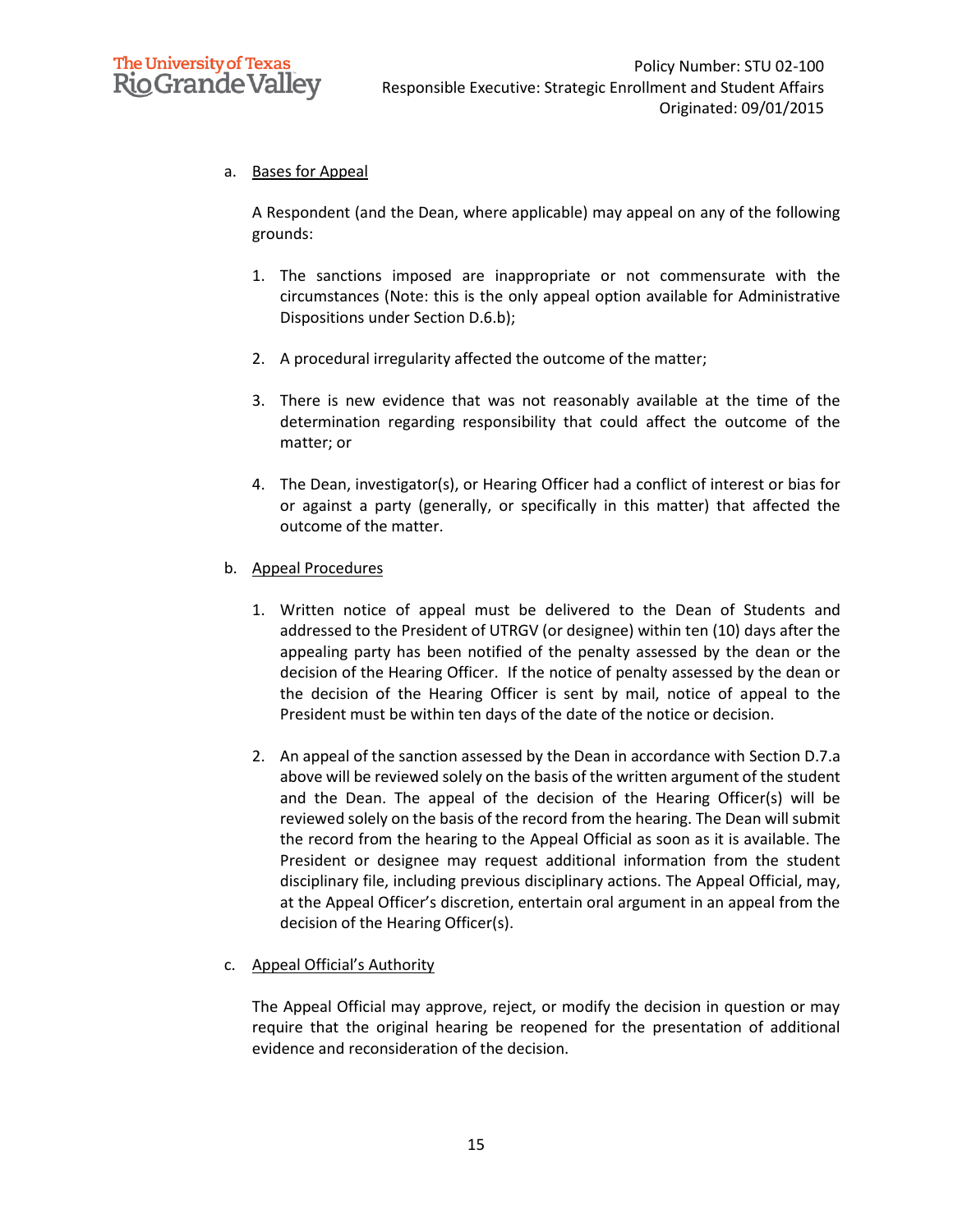

## d. Communication of Decision

The Appeal Official's decision shall be communicated in writing to the Respondent and the Dean within 20 days after receiving the appeal and official record. The decision of the Appeal Official is the final appellate review.

## *12. Transcript Notations and Disciplinary Record*

- a. The academic transcript of a student suspended or expelled for disciplinary reasons (not academic or financial) shall be marked with "Disciplinary Suspension" or "Disciplinary Expulsion" as appropriate. A notation should state whether the student is eligible to reenroll.
- b. If the student becomes eligible to reenroll at UTRGV or UTRGV determines that good cause exists to remove the notation, the notation can be removed upon the request of the student.
- c. UTRGV will maintain a permanent written disciplinary record for every student assessed a sanction of suspension, expulsion, denial or revocation of degree, or withdrawal of diploma. All other disciplinary records shall be maintained for seven years, and disciplinary records required by law to be maintained for a certain period of time (e.g., Clery violations) shall be maintained for at least the time specified in the applicable law, unless the record is permanent in conjunction with the above stated sanctions in this section. A disciplinary record shall reflect the nature of the charge, the disposition of the charge, the sanction assessed, and any other pertinent information. This disciplinary record shall be maintained by the Office of the Dean of Students. It shall be treated as confidential, and the record shall not be accessible to anyone other than the Dean or UTRGV officials with legitimate educational interests, except upon written authorization of the student or in accordance with applicable state or federal laws or court order or subpoena.

## **E. Definitions**

- 1. *Academic Sanction* A sanction affecting a student's grade, e.g., the lowering of a grade on an assignment, test, or in the course.
- 2. *Administrative Disposition* A document signed by the student and Dean which includes a statement of the disciplinary charges, the findings, the sanction and a waiver of the hearing procedures and possibly a waiver of appeals under Regents' *Rules and Regulations*, Rule 50101, Section 2, and institutional rules regarding student discipline.
- 3. *Campus* Consists of all real property, buildings, or facilities owned or controlled by the institution.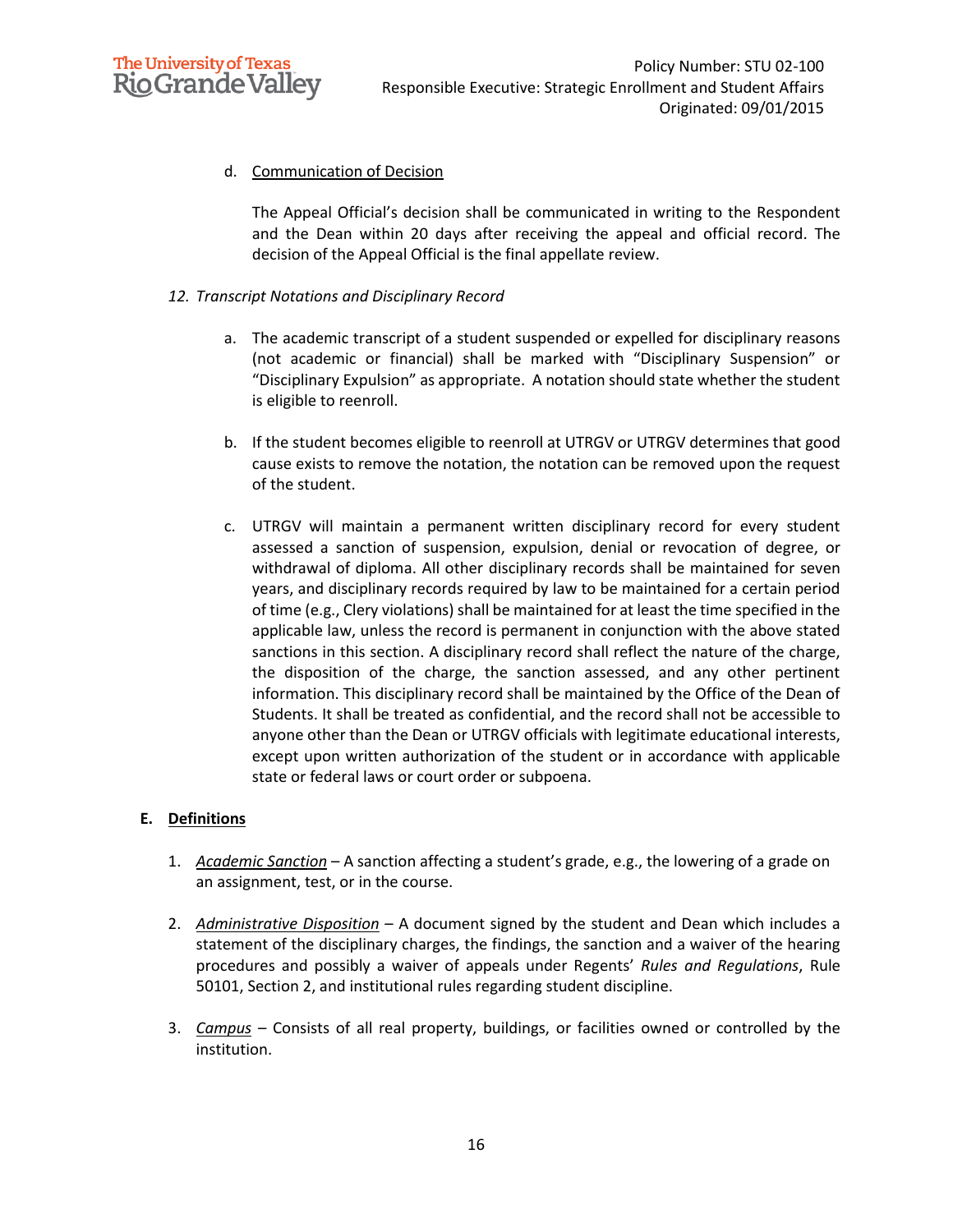- 4. *Chief Student Affairs Officer* The administrative officer primarily responsible for the development and administration of policies relating to students, for the development and implementation of services to students, and for the initial preparation of institutional regulations that will implement the policies and regulations set forth in this rule.
- 5. *Complainant* The individual who is alleged to be the victim of any prohibited conduct under this Policy.
- 6. *Day* A business day, Monday through Friday during regular business hours (8:00am 5:00pm), excluding any day that is an official holiday recognized by the institution or when regularly scheduled classes are suspended due to emergent situations. Counting of days will commence the day after a document or decision has been received.
- 7. *Dean or Dean of Students* Refers to the administrative officer or officers responsible for the administration of the disciplinary process at each institution. The Dean of Students may designate individual(s) to administer disciplinary cases under this policy.
- 8. *Harassment* intentionally creating a situation to persistently annoy or produce unnecessary and undue mental or emotional discomfort, embarrassment, ridicule, or interference with scholarship or personal lives.
- 9. *Hearing Officer* An individual or individuals selected in accordance with procedures adopted by the institution pursuant to the recommendation of the Dean to hear disciplinary charges, make findings of fact, and, upon a finding of responsibility, impose an appropriate sanction(s).
- 10. *Interim Disciplinary Action* Disciplinary action adverse to a Respondent that is imposed on the Respondent before a finding of responsibility for a policy violation. Interim Disciplinary Action may include suspension, suspension of a right or privilege, or a prohibition from entering campus or any part of campus.
- 11. *Respondent* The student accused of an alleged policy violation.
- 12. *Student* The following persons shall be considered students for purposes of this policy:
	- i. A person currently enrolled at UTRGV.
	- ii. A person accepted for admission or readmission to UTRGV.
	- iii. A person who has been enrolled at the institution in a prior semester or summer session and is eligible to continue enrollment in the semester or summer session that immediately follows.
	- iv. A person who engaged in prohibited conduct at a time when he or she met the criteria of i, ii, or iii above.